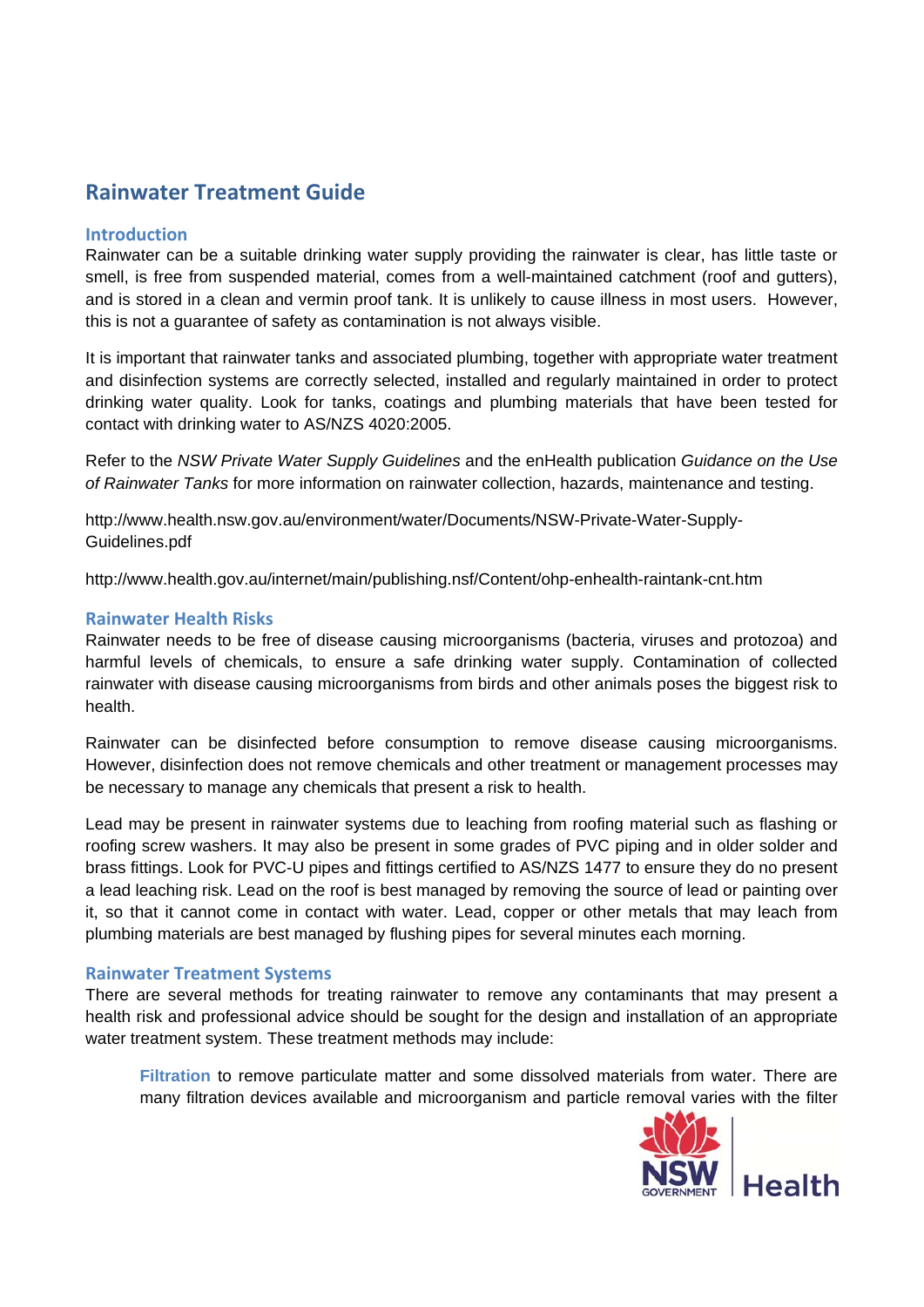type. Water filters should not be necessary to maintain microbial, chemical or physical quality of rainwater if catchments and tanks are well maintained. Some filter systems will require a power supply.

**UV disinfection** by ultraviolet light irradiation (UV) is effective against most bacteria, viruses and protozoa. UV systems require relatively low maintenance, do not require the addition of chemicals and can include warning alarms to indicate equipment faults. Specialist UV chambers for treating rainwater are designed to provide a dosage of UV light at a given flow rate. UV systems are most effective when the water is clear and free of particles. Rainwater supplies may need to be filtered to ensure effective UV treatment. UV treatment does not remove chemicals from water. UV systems will require a power supply. Water that has been disinfected using UV should be used straight away, not stored in tanks.

**Chlorine disinfection** is a common form of disinfection that is effective against harmful bacteria, viruses and *Giardia*, but has limited effect against *Cryptosporidium*. See the *NSW Private Water Supply Guidelines* page 25 for guidance on manually chlorinating a rainwater tank.

#### **Filtration Treatment Systems Include**

**Polypropylene & ceramic cartridge type filters** can effectively treat water by removing sediment and bacteria, but will not remove viruses

**Activated carbon filters** are most effective in removing and/or reducing chemicals such as iron and hydrogen sulphide, objectionable tastes, odours and colour, but will not remove bacteria or viruses. NSF/ANSI Standard 42 refers to the removal of specific aesthetic or nonhealth-related contaminants (chlorine, taste, odour and particulates)

**Micro/Ultra filtration membrane filters (0.1 - 0.01 micron)** can effectively treat water by removing sediment and bacteria. Ultrafiltration membrane filters may also remove viruses. Installations should include a pre-filtration stage of 30 micron rating, an automatic filter backwash cleaning function and a suitable disposal method for the small amount of dirty backwash water from the filters. NSF/ANSI Standard 53 refers to the removal of specific health related contaminants

**Reverse osmosis filters (0.001 micron)** are the most sophisticated and are extremely efficient and effective for the removal of microorganisms and most residual chemicals from water. The filters produce a constant waste stream when operating, and usually need to be connected to a drain and power supply. Installations should include a pre-filtration stage of 5 micron rating, an automatic filter backwash cleaning function, and suitable disposal method for the waste stream and small amount of dirty backwash water from the filters. NSF/ANSI Standard 58 refers to the removal of total dissolved solids and other optional reduction claims.

#### **Checklist for selection and purchasing a filtration system**

 Determine the volume of water to be treated and ensure the filtration equipment has the capacity (e.g. litres/hour) to treat all the water needed. The smaller the micron size, the finer the filtration, the greater the reduction of the flow rate and available pressure through the filter, resulting in a higher frequency of maintenance